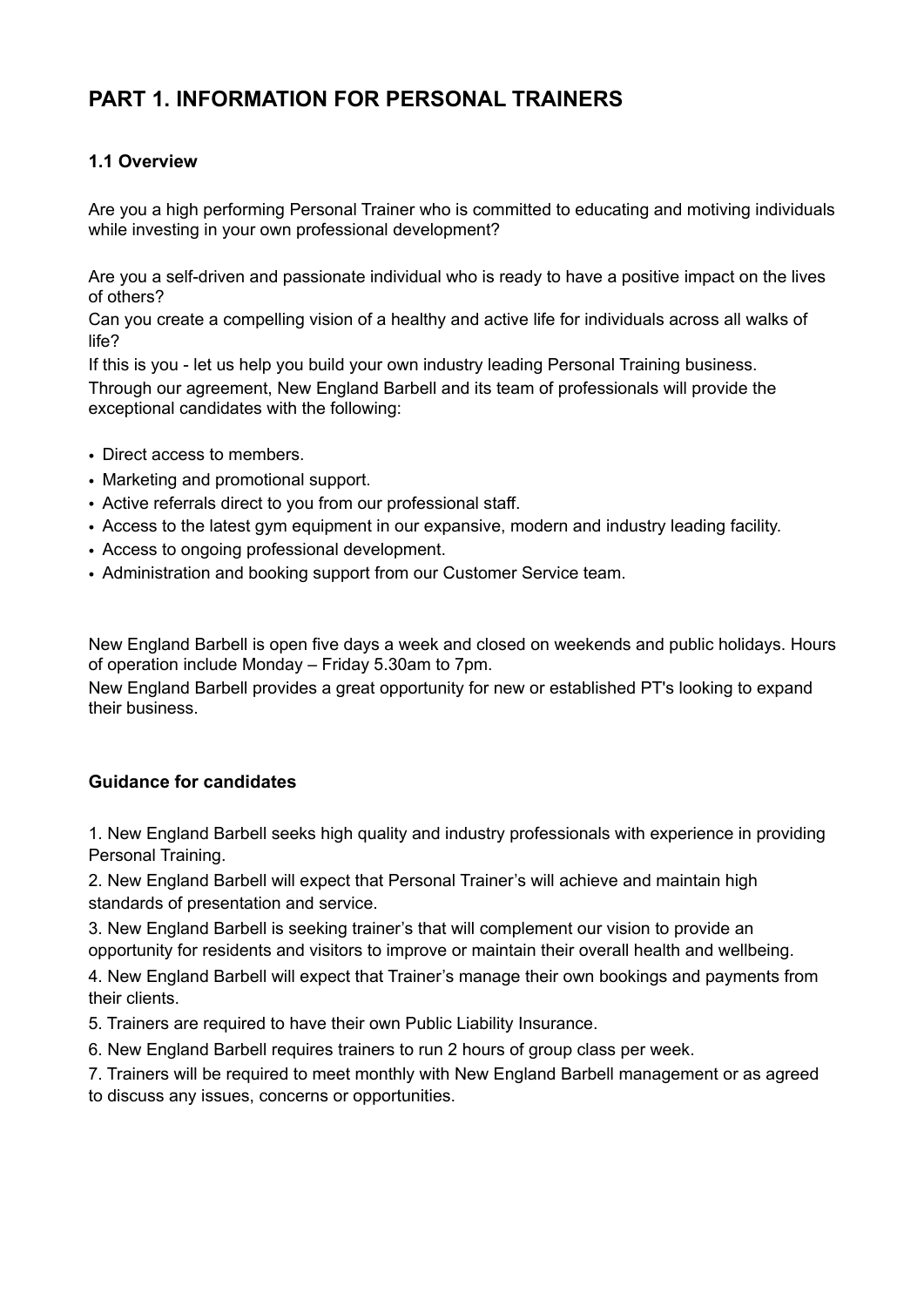# **2. CANDIDATE FORM**

## **2.1 Candidate Information**

| Trading name (business name if                                        |
|-----------------------------------------------------------------------|
|                                                                       |
| Business Type: (sole trader / partnership / registered company, etc.) |
|                                                                       |
|                                                                       |
|                                                                       |
|                                                                       |
|                                                                       |
| <b>GST Registered: Yes / No</b>                                       |
|                                                                       |
|                                                                       |
|                                                                       |
|                                                                       |
|                                                                       |

## **2.2 Candidate History**

a. How many years' experience has the candidate had in the type of service/industry?

………………………………………………………………………………………………… b. How many years' has the respondent been in the business under its current business name?...........................................................................................................................

c. Has the respondent or any organisation managed and/or controlled by the respondent or directors of the respondent, in the last five years been placed in administration, been placed in liquidation, entered into any composition with creditors, had a mortgagee or other creditor take possession of any of its assets, had a receiver or receiver and manager appointed with respect to it or otherwise become insolvent? **Yes/No** (if yes, give details)

………………………………………………………………………………………………………………… ………………………………………………………………………………………………………………… …………………………………………………………………

d. Has the respondent or any organisation similarly managed/or controlled ever failed in the past five years to complete a contract or lease, or had a lease or contract terminated during the term of the contract or lease? **Yes/No** (if yes, give details)

 $\mathcal{L}^{\text{max}}_{\text{max}}$ …………………………………………………………………………………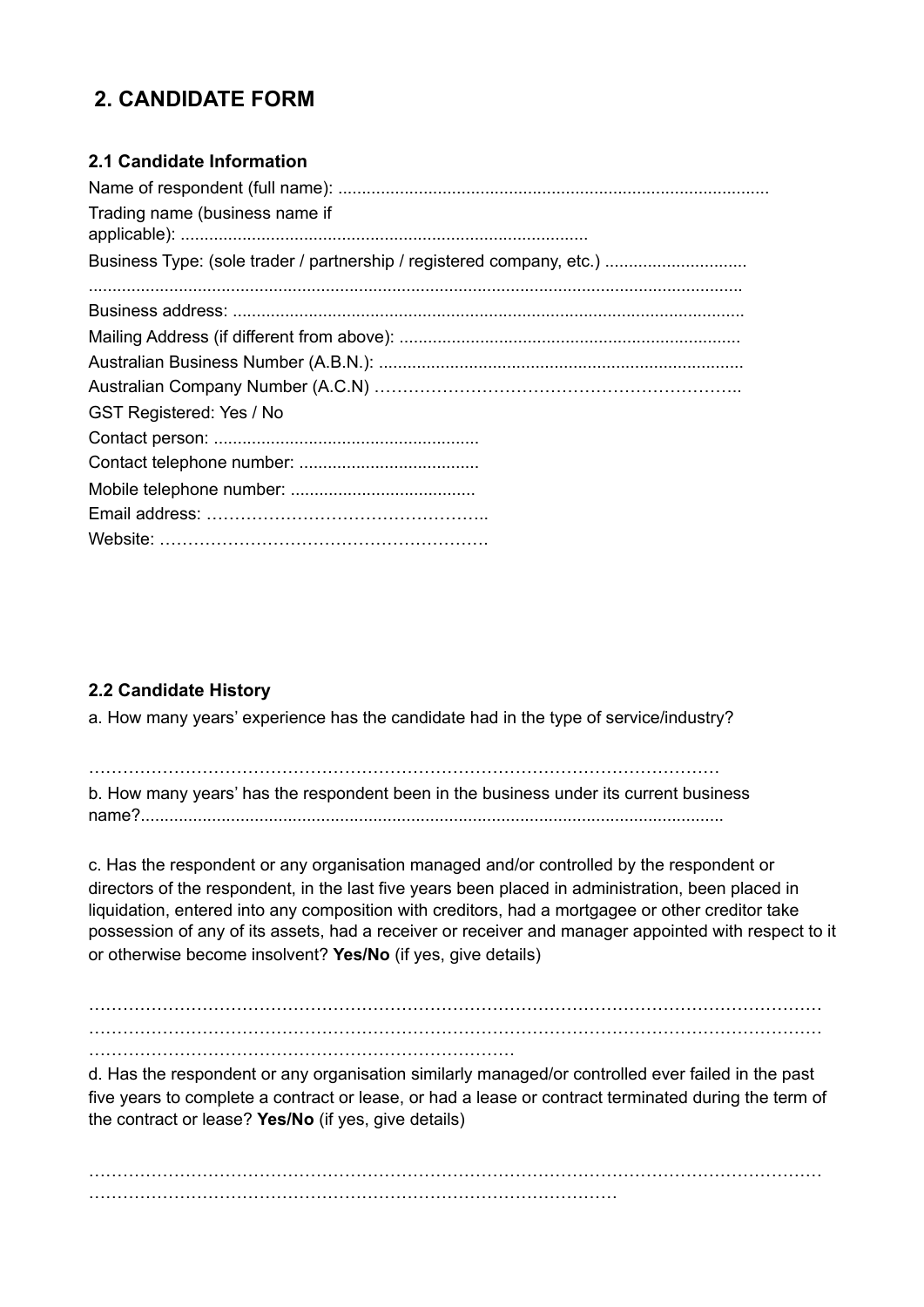#### **2.3 Personal Training details**

The agreement will be reviewed and renewed on a 3 month rolling contract to deliver services within the gym.

b. Please indicate your intended duration of rental contract.

 $\Box$  3 months  $\Box$  6 months  $\Box$  12 months  $\Box$  2 years

 $\Box$  Other (please specify)

#### Comments:

………………………………………………………………………………………………………………… ………………………………………………………………………………………………………………… . The contract of the contract of the contract of the contract of the contract of the contract of the contract of the contract of the contract of the contract of the contract of the contract of the contract of the contrac ……………………………………………………………………………………………

### **2.4 Rental Offering**

- Rent charge of \$150 a week to be paid monthly.
- The Personal Trainer can train a maximum of 4 clients in any one session (30 mins).
- Consideration of 4 weeks hold period to allow for annual holidays.
- In addition; New England Barbell will provide the first month rent free to support the establishment of the business.

#### **2.5 Concept**

Please provide a description of the type and style of business operation you would provide as the successful lessee.

Here is your opportunity to tell us what you envision for your PT business and what may require from New England Barbell to ensure your business can succeed. We envisage a business that we can work in partnership with and complement each other's service.

…………………………………………………………………………………………………………………  $\mathcal{L}^{\text{max}}_{\text{max}}$ ………………………………………………………………… …………………………………………………………………………………………………………………  $\mathcal{L}^{\text{max}}_{\text{max}}$ ………………………………………………………………… ………………………………………………………………………………………………………………… ………………………………………………………………………………………………………………… ………………………………………………………………… ………………………………………………………………………………………………………………… ………………………………………………………………………………………………………………… ………………………………………………………………… ………………………………………………………………………………………………………………… ………………………………………………………………………………………………………………… …………………………………………………………………